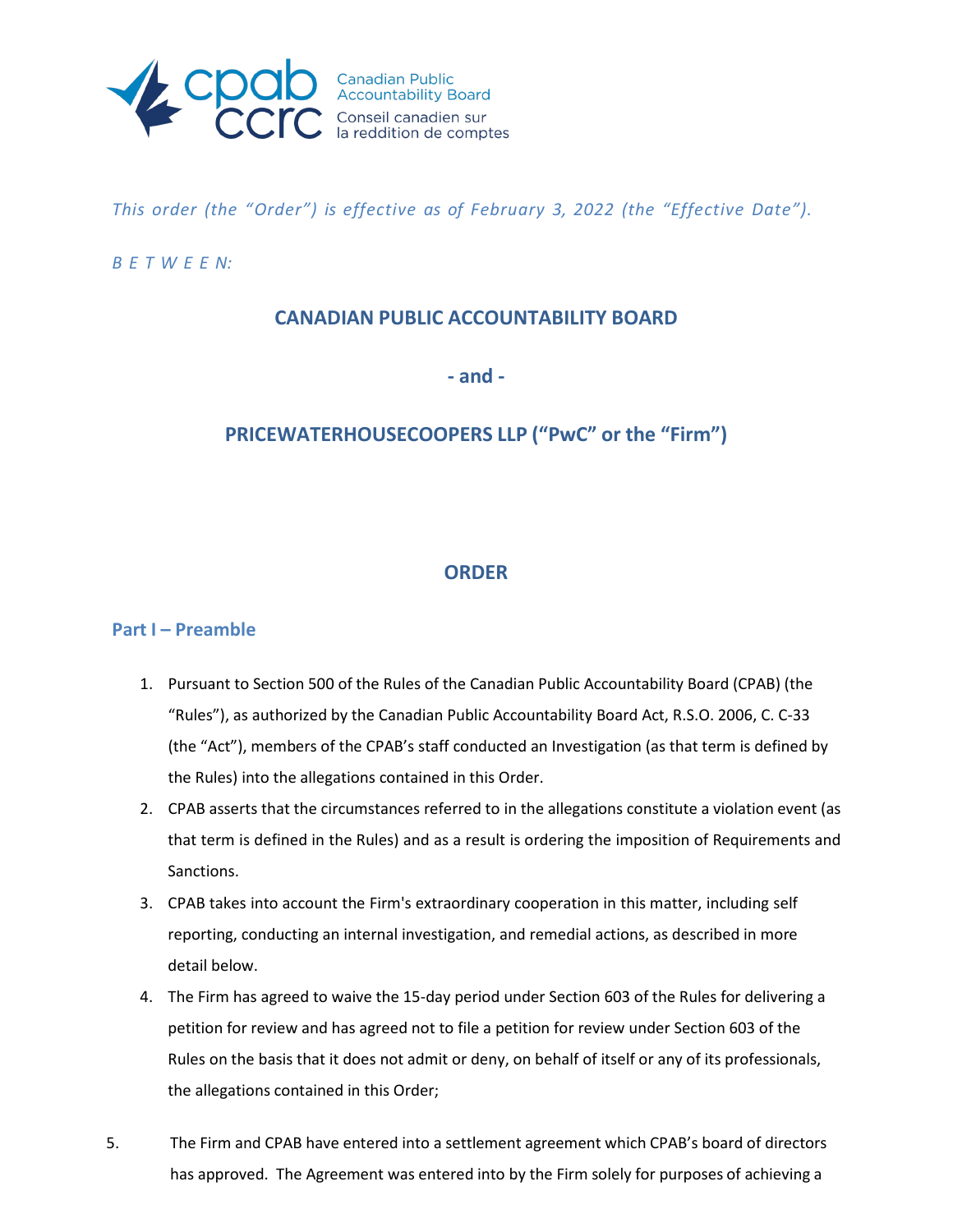resolution on its behalf with CPAB. It may not be relied upon by any person or entity other than CPAB in any proceeding against the Firm or against its individual audit professionals whatsoever.

### **PART II – Facts**

#### **The Respondent**

6. PwC is an Ontario limited liability partnership headquartered in Toronto, Ontario. PwC has 21 offices in multiple locations across Canada. It is a member firm of the PricewaterhouseCoopers International Limited global network of firms ("PwC Global"). Pursuant to National Instrument – 52-108 Auditor Oversight, auditors of reporting issuers are required to be registered with CPAB as a Participating Audit Firm (**PAF**) . Only CPAB PAFs are authorized to audit financial statements issued by Canadian reporting issuers. The Firm was, at all relevant times, registered with CPAB. During the period covered by this settlement, the Firm served as the auditor for over 550 Canadian reporting issuers **<sup>1</sup>** . Additionally, at all relevant times, the Firm performed audit work that other PAFs, including member firms of PwC Global, used, or relied on in issuing audit reports for Canadian reporting issuers.

#### **Summary**

7. From at least 2016 until early 2020, PwC violated CPAB rules and quality control standards related to integrity and personnel management by failing to establish appropriate policies and procedures for administering and overseeing internal training tests<sup>2</sup>, including tests designed to help the Firm's audit professionals satisfy the requirements for maintaining their accounting certifications. Those quality control failures prevented the Firm from identifying that more than 1,200 Firm professionals were involved in improper answer sharing either by providing or receiving answers in connection with tests for mandatory internal training courses covering topics that included auditing, accounting and professional independence. More than 1,100 of these professionals were from the Firm's Assurance practice.

 $1$  Excluding fund families and exchange traded funds.

<sup>2</sup> CSQC 1, section 20 and 48.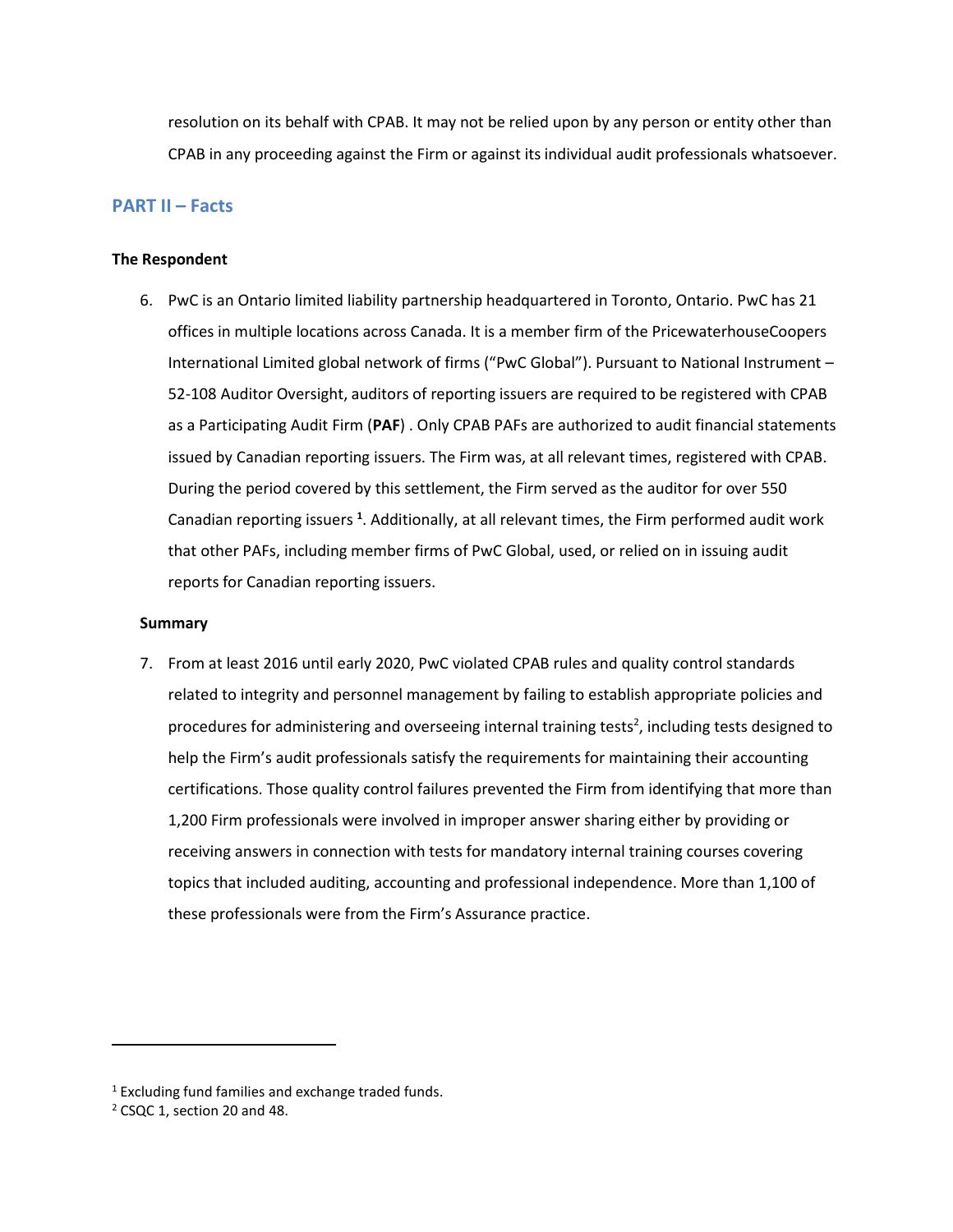8. After discovering the training-related misconduct in January 2020, PwC reported the matter to the CPAB, conducted an internal investigation, and began implementing remedial policies and procedures.

### **PwC Canada violated CPAB rules and Canadian Quality Control and ethics standards**

- 9. CPAB rules require that a PAF comply with the Canadian Standards on Quality Control ("**CSQC 1**") which mandate that a PAF have a system of quality control for its audits and reviews of financial statements and other assurance engagements.3
- 10. As part of a firm's system of quality control the firm is required to "establish policies and procedures designed to provide it with reasonable assurance that the firm and its personnel comply with relevant ethical requirements".<sup>4</sup> Furthermore CSQC 1 requires that a firm establish policies and procedures designed to provide it with reasonable assurance that it has sufficient personnel with the competence, capabilities and commitment to ethical principles necessary to perform engagements in accordance with professional standards and applicable legal and regulatory requirements.5
- 11. In addition to this, professional standards in Canada require that a firm shall establish, maintain and uphold appropriate policies and procedures designed to ensure that, in the conduct of the practice, the members who are associated with the firm perform their professional services in accordance with ethical standards.
- 12. The CSQC 1 standards also set out that a firm must establish a monitoring process "designed to provide it with reasonable assurance that the policies and procedures relating to the system of quality control are relevant, adequate and operating effectively".6

### **Training requirements for PwC personnel**

13. As part of PwC's personnel management system, the Firm administers an internal training program for all of its professionals. The Firm has designed its training program to serve multiple

<sup>&</sup>lt;sup>3</sup> CPAB Rule 303-304 and CSQC 1 section 1.

<sup>4</sup> CSQC 1, section 20. In Canada, relevant ethical requirements establish fundamental principles of professional ethics, which include, integrity, objectivity, professional competence and due care, confidentiality, and professional behaviour (CSQC 1 CA7).

<sup>5</sup> CSQC 1 section 29.

<sup>6</sup> CSQC 1, section 48.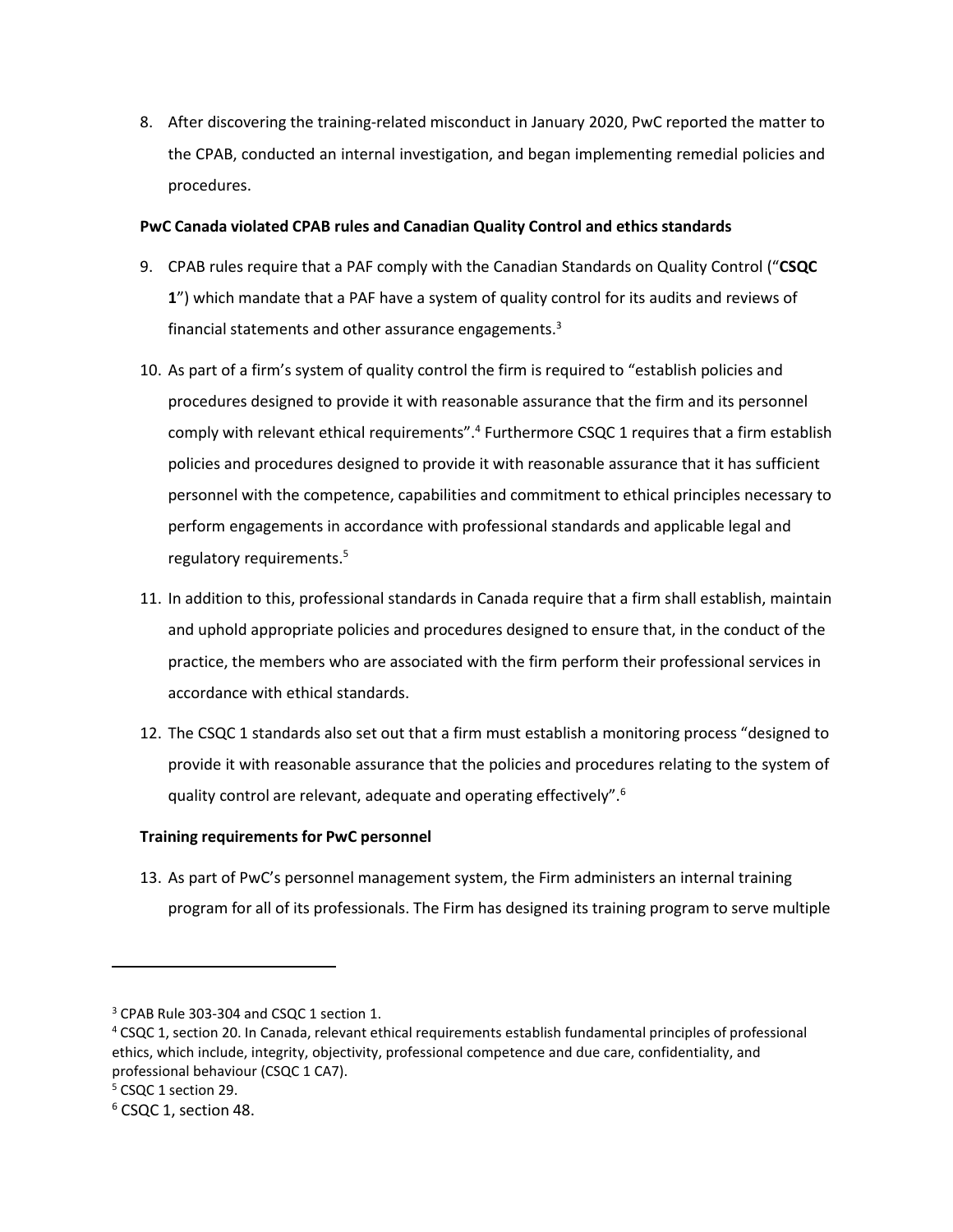purposes, including to provide Firm personnel with technical instruction, to further their professional development, and to satisfy some of the continuing professional education requirements imposed by the accountancy boards that grant CPA certifications to the Firm's auditors. The Firm's training requirements vary by each professional's position, role and industry practice area, and are intended to be relevant to, among other things, the independence of its personnel, the audit work they perform and the integrity with which they carry out their professional responsibilities. The Firm's internal training often includes a testing component.

- 14. Since at least 2016, the Firm has utilized an online platform to offer training to its personnel. The platform enables the Firm to deliver, track, and record completion of mandatory training and testing. The platform records the dates and times when personnel access and complete mandatory training and testing. For training courses with a testing component, the Firm does not credit personnel with completing the training until they satisfactorily pass the related test.
- 15. Since at least 2016, the Firm has required all personnel to take certain online courses, including courses containing content regarding professional independence and performing professional responsibilities with integrity. These courses include a testing component at the end. During the same period, the Firm has also administered a number of online courses related to auditing and accounting. The particular courses the Firm's auditors must take vary based on their experience levels. Many of these audit-related courses include a testing component and are mandatory for the Firm's audit personnel.

# **PwC failed to establish adequate quality control policies and procedures related to integrity and personnel management**

16. Between 2016 and early 2020, PwC had in place certain quality control policies and procedures intended to address integrity and personnel management. None of those policies and procedures, however, were designed to provide reasonable assurance that Firm personnel acted with integrity when taking internal training tests. In fact, on only one occasion between 2016 and early 2020 did the Firm formally advise its assurance personnel that they should perform training tests on their own. During this time period, the Firm also employed certain monitoring procedures related to internal training, but those procedures were limited to tracking completion of courses and related tests. The monitoring procedures were not designed to detect other compliance issues, such as answer sharing.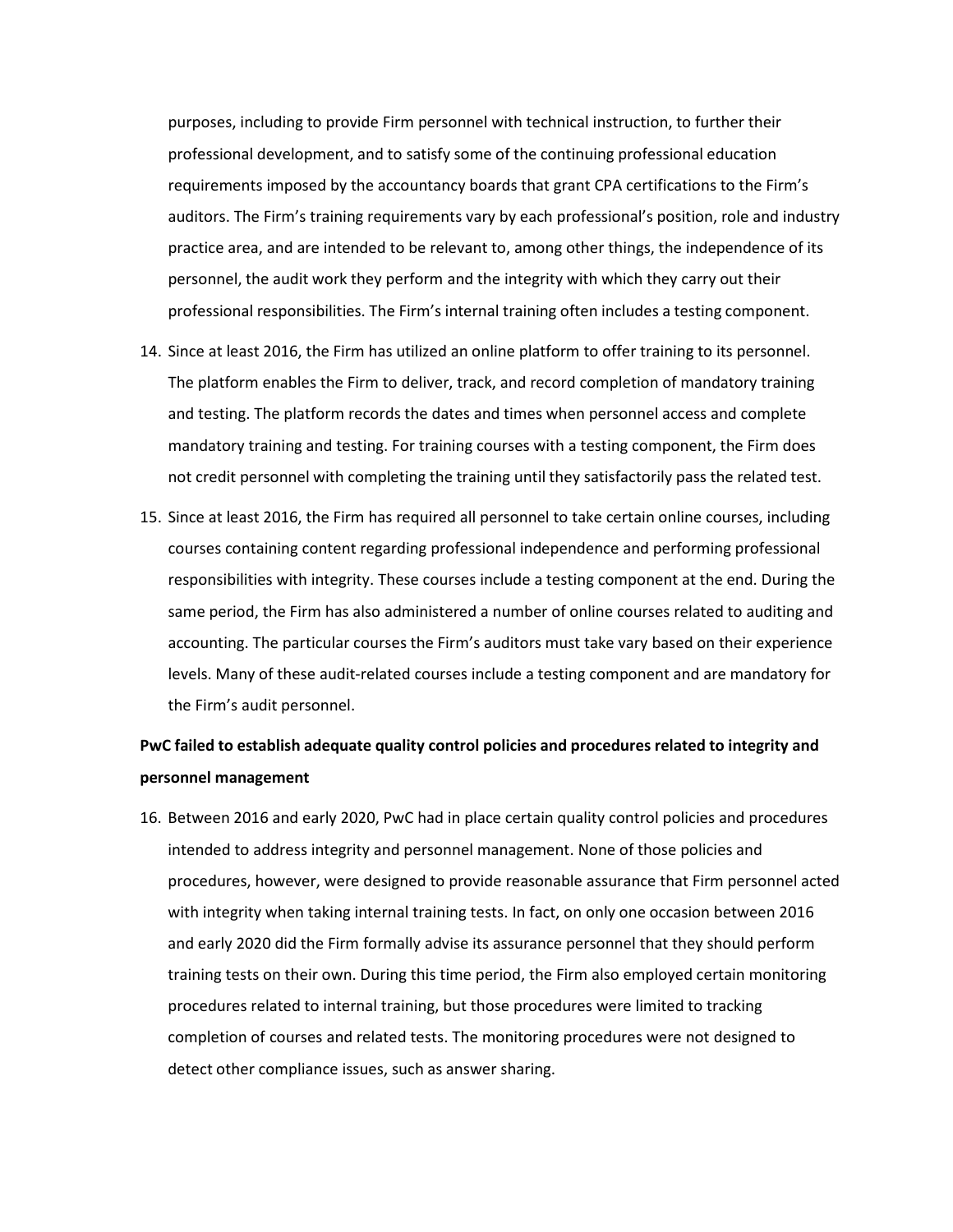17. As described below, these policies and procedures were inadequate to prevent or detect the extensive answer sharing on training tests that occurred among Firm personnel over multiple years.

#### **Widespread Sharing of Answers to Training Tests at PwC**

- 18. From at least 2016 to early 2020 more than 1,200 PwC personnel were involved in improper answer sharing related to training tests. Firm personnel primarily shared answers through use of several shared drives that professionals had created on the Firm's computer network ("**Shared Drives**"), and on which professionals had posted the answers for others to view and provide supplemental answers. In addition, individuals also shared answers by sending emails with attached documents containing answers to training test questions, by providing answers in hard copy documents, or by discussing answers when taking tests in the presence of others.
- 19. Instances of improper answer sharing primarily occurred in connection with tests that were a part of the Firm's mandatory Assurance training. The Shared Drives contained answers for at least 46 of the Firm's approximately 55 mandatory assurance tests, as well as answers for some mandatory Firm-wide tests containing content concerning professional integrity and professional independence.
- 20. Improper sharing of training test answers occurred among junior staff, managers, directors and partners at the Firm. After Firm leadership learned of the practice, it conducted an internal investigation. The Firm's investigation revealed that the misconduct was widespread within the Firm's audit practice, including among those who performed work on audits governed by CPAB standards. At least 1,100 professionals in the Firm's assurance practice were involved in answer sharing.
- 21. As illustrated by the misconduct described above, from 2016 to early 2020, PwC failed to establish policies and procedures, including monitoring procedures, to provide the Firm with reasonable assurance that (1) the Firm and its personnel comply with relevant ethical requirements (2) personnel to whom work was assigned had the degree of technical training and proficiency required in the circumstances; and (3) personnel participated in general and industry specific continuing professional education that enabled them to fulfill responsibilities assigned and satisfy applicable continuing professional education requirements of regulatory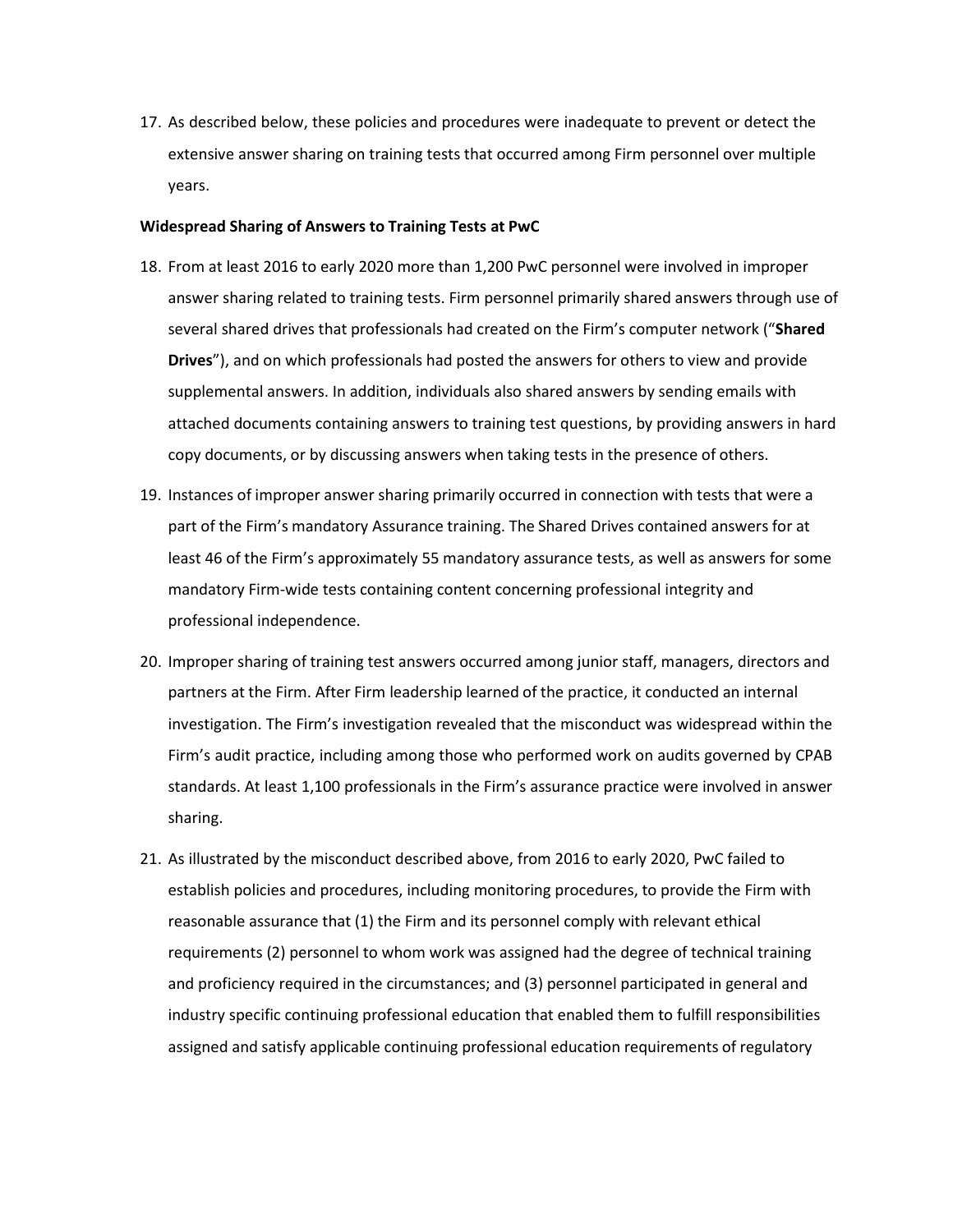agencies. Accordingly, the Firm violated CSQC 1 standards and professional standards in Canada pertaining to ethics and personnel management.<sup>7</sup>

### **Part III – Requirements, restrictions, and sanctions**

- 22. In assessing the appropriate requirements, restrictions and sanctions under Section 600 of the Rules, CPAB considered PwC's extraordinary cooperation in this matter, including that the Firm voluntarily self-reported the matter to CPAB staff after learning about the misconduct, conducted an internal investigation and promptly implemented remedial measures including conducting periodic searches across certain firm systems to identify improper answer sharing and requiring personnel to re-take certain training and testing, the completion of a mandatory ethics confirmation statement prior to personnel completing a training assessment, and a mandatory ethics training course and module. The Firm also took disciplinary action against numerous personnel ranging from termination to written reprimands. The Firm also provided substantial assistance to CPAB's investigation by holding regular update calls with CPAB staff. The Firm has agreed with CPAB to take further actions in connection with the conduct referenced above.
- 23. In view of the foregoing, and to protect the interests of investors and further the public interest in the preparation of informative, accurate and independent audit reports, in addition to other actions agreed upon between the parties, CPAB determines it appropriate to impose the following Requirements and Sanctions agreed to by the parties:
	- I. The Firm shall be publicly censured, pursuant to section 601(h) of the Rules.
	- II. The Firm shall pay up to a maximum of \$200,000 to CPAB, pursuant to paragraph  $2(d)$  of the Participation Agreement<sup>8</sup> and section 601(i) of the Rules, for the costs of CPAB's investigation and any costs associated with CPAB's monitoring of the Firm's compliance with the Requirements and Sanctions outlined in this Agreement.
	- III. Establish, revise, or supplement, as necessary, policies and procedures, including monitoring procedures, to provide the Firm with reasonable assurance that:

<sup>8</sup> Agreement between PwC and CPAB executed by both parties in April 2020.